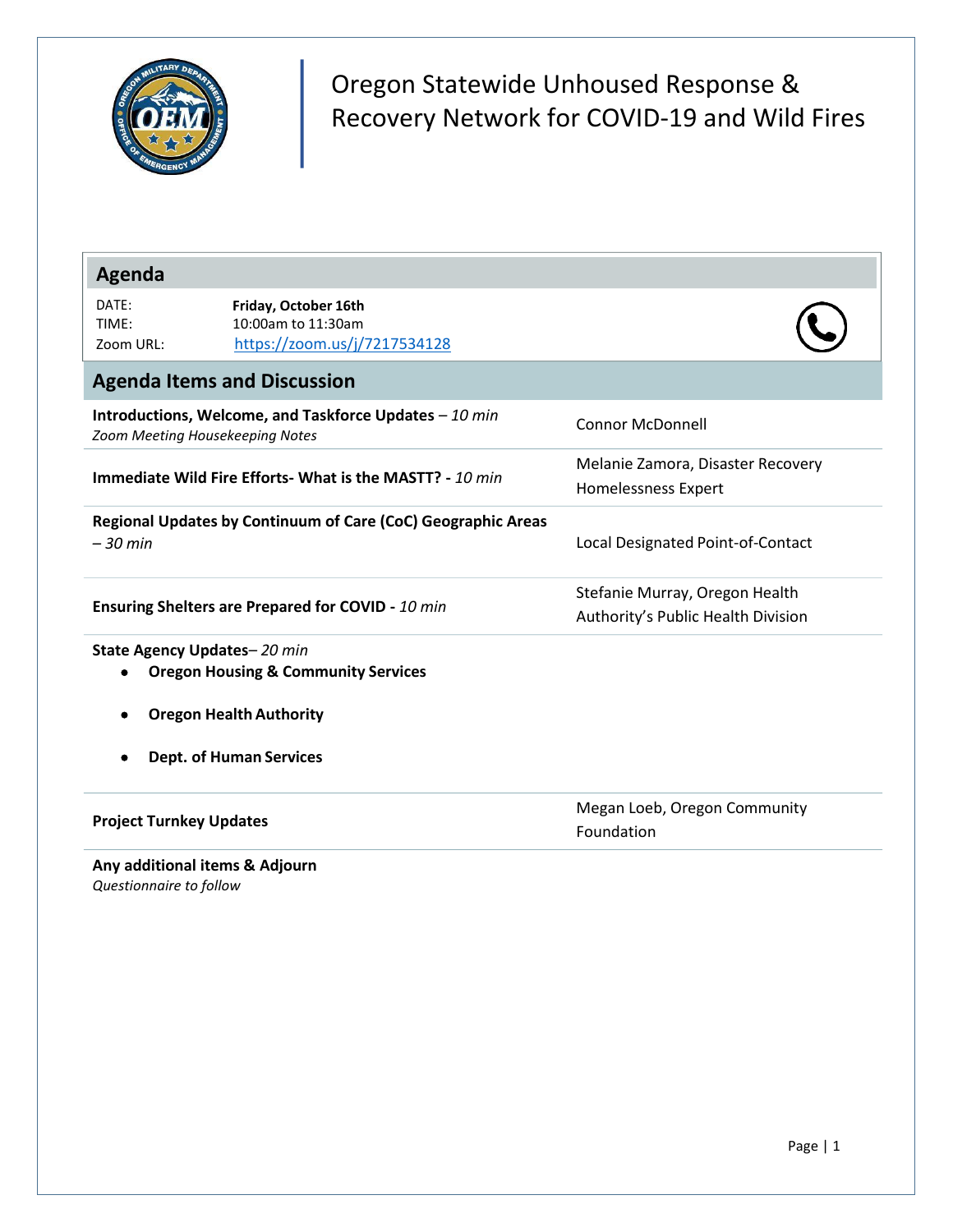|                                                     |                              | <b>COVID-19 Homeless Populations Taskforce</b> |                                                                |  |
|-----------------------------------------------------|------------------------------|------------------------------------------------|----------------------------------------------------------------|--|
| Statewide Regional Updates - October 16, 2020       |                              |                                                |                                                                |  |
| <b>Continuum of Care</b>                            | Counties                     | <b>Name</b>                                    | <b>Summarized Update</b>                                       |  |
| OR 500 - Eugene Springfield/                        | Lane                         | Lora Ashworth                                  | Winter Shelter plans are moving along with plans including     |  |
| Lane County CoC                                     |                              |                                                | hotel/motel vouchers, outreach is currently being done to      |  |
|                                                     |                              |                                                | help find those in need. Working on sites to procure for       |  |
|                                                     |                              |                                                | future shelters, 150-250 NCS beds is the realistic numbers for |  |
|                                                     |                              |                                                | Lane County capacity.                                          |  |
| OR 502- Medford, Ashland,                           | Jackson                      | Connie Wilkerson                               | MAASTI is helping to move from evacuation site and             |  |
| Jackson County CoC                                  |                              |                                                | resources can be consolidated. Jackson County will be          |  |
|                                                     |                              |                                                | setting up the MAAST model. 2800 households are displaced,     |  |
|                                                     |                              |                                                | 833 households are in temporary housing solutions; hotel       |  |
|                                                     |                              |                                                | motel vouchers, state, city, nonprofits, county festivals and  |  |
|                                                     |                              |                                                | private coordination sponsorship. Ag workers and seniors       |  |
|                                                     |                              |                                                | are biggest concerns and are being prioritized. Working to     |  |
|                                                     |                              |                                                | keep communities intact. Season shelter is opening and can     |  |
|                                                     |                              |                                                | house 45 individuals in a NCS environment. 10 more             |  |
|                                                     |                              |                                                | residence are housed in a congregate shelter. City council     |  |
|                                                     |                              |                                                | will be reviewing and approval of proposed shelter sites.      |  |
| OR 503- Central Oregon CoC                          | Deschutes, Crook, Jefferson  | <b>Molly Heiss</b>                             | Winter sheltering is coming together with secure locations,    |  |
|                                                     |                              |                                                | local churches especially.                                     |  |
| OR 505- Oregon Balance of State 26 Counties (Below) |                              | Jessica Adams                                  | County will udpate as needed, continue to support wildfire     |  |
| Coc                                                 |                              |                                                | response and planning on winter warming shelters.              |  |
|                                                     |                              |                                                |                                                                |  |
|                                                     | Coos, Curry                  | Laura Moore                                    | Movement from evacuees but no affordable housing is            |  |
|                                                     |                              |                                                | available at this time.                                        |  |
|                                                     | Grant, Union, Wallowa, Baker | Rochelle Hamilton                              | Nov 15th opening COVID warming shelter. Limited funds still    |  |
|                                                     |                              |                                                | avilable with rental assistances and lack of affordable        |  |
|                                                     |                              |                                                | rental housing currently available.                            |  |
| OR-505 Balance of State                             | Hood River, Wasco, Sherman   | Sarah Kellems                                  | Secure site for NCS COVID warming shelter at local church.     |  |
|                                                     |                              |                                                | Pallet shelter order down payment was made and those will      |  |
|                                                     |                              |                                                | be delivered by Nov 6th.                                       |  |
|                                                     | Gilliam, Morrow, Umatilla,   | Susie Stuvland                                 | Rent relief and utilities continue to be provided. Working     |  |
|                                                     | Wheeler                      |                                                | with partners on alternates for warming stations. COVID has    |  |
|                                                     |                              |                                                | caused unsureness around whether they can open.                |  |

## Meeting Discussion:

## **Immediate Wild Fire Efforts: What is the Multi-Agency Shelter Transitional Team (MASTT) Strategy**

presentation from Melanie Zamora, HUD Special Needs Assistance Program (SNAPs) contractor for Disaster Recovery

- o MASTT presentation as of 10/11/20 *attached*
- o Link to HUD's [Disaster Recovery Homelessness Toolkit](https://www.hudexchange.info/news/disaster-recovery-homelessness-toolkit-recovery-guide-for-local-jurisdictions-now-available/)
- o Melanie can be reached at: [melanie.zamora@cloudburstgroup.com](mailto:melanie.zamora@cloudburstgroup.com)

**Ensuring Shelters Are Prepared for COVID** presentation by Stefanie Murray from OHA's Public Health Division and the COVID Response & Recovery Unit (CRRU). Here are a few helpful items

- o Center for Disease Control and Prevention (CDC) Guidance for Homeless Services Providers and Shelters
	- **COVID-19 Infection Control Inventory and Planning (ICIP) Tool for Homeless** [Service Providers](https://www.cdc.gov/coronavirus/2019-ncov/community/homeless-shelters/infection-control-inventory-planning-tool.pdf)
	- **·** Infectious Disease Toolkit for Continuums of Care: Preventing & Managing the [Spread of Infectious Disease Within Shelters](https://files.hudexchange.info/resources/documents/Infectious-Disease-Toolkit-for-CoCs-Preventing-and-Managing-the-Spread-of-Infectious-Disease-within-Shelters.pdf)
	- CDC Interim Guidance for Homeless Service Providers to Plan and Respond to COVID Disease 2019 [\(updated 8/5/20\)](https://www.cdc.gov/coronavirus/2019-ncov/community/homeless-shelters/plan-prepare-respond.html)

## **Oregon Housing and Community Services Update**

## **Winter Shelter Planning**

- o In-Focus Session on "**Local Winter Shelter Planning**" on 9/30 that included Andy Goebel from Do Good and Nick Pearson from the Jupiter Hotel
	- [Agenda](https://www.oregon.gov/ohcs/get-involved/Documents/committees/HTF/09-30-2020-In-Focus-Shelter-Agenda.pdf) and [Session Recording](https://drive.google.com/file/d/1qUCAkXJmKXbW5SVXgiRRad9tZ7eFtLS0/view)